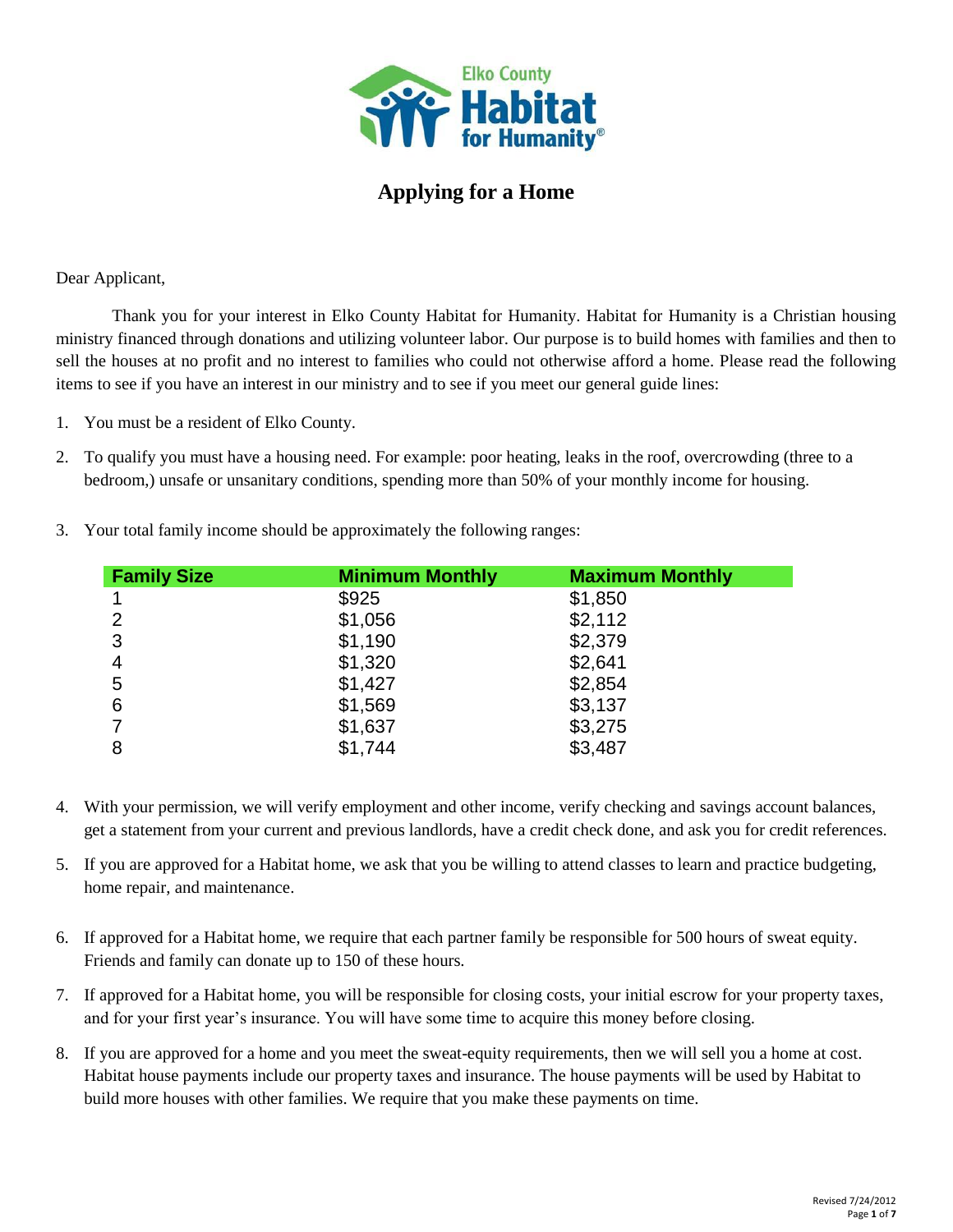If you are interested in Habitat, and if you believe you qualify for a home according to the previous guidelines, we encourage you to fill out and return the application. Be sure to fill out the form correctly. If information is incorrect or missing, your application will be delayed. Be especially careful in Section 6 and Section 7. Make sure everything is included and in the proper column. Please have someone help you if you are unsure of some of the questions asked.

The following is checklist of information that the Family Selection Committee needs in order to process your application. Please include copies of the following items with your application. Without this information, we **will not** be able to begin the review process.

### Financial Record Checklist:

- Last 2 years of tax returns with W-2's
- \_\_\_\_\_ Most recent pay stubs covering at least a month's time period
- \_\_\_\_\_ Last 2 bank statements
- Proof of other income- Child support and alimony (copy of order and copy of payment record for the last 12 months) Social Security Disability (copy of the award letter) W-2, Social Security, Disability, etc.
- Landlord's name and address for payment reference
- \_\_\_\_\_ Employer's name and address for income verification
- Social Security Numbers are required for all applicants
- List of ALL current monthly payments- car payments, credit card payments, insurance, student loans, child support, utility, rent, loans, and miscellaneous payments
- **Note:** The term "Co-Applicant" applies only to an adult who will also be sharing the responsibilities of home ownership

Thank you for your interest in the Habitat for Humanity program. If you have any questions, problems, or need help obtaining the necessary documents, please call us at (775) 738-3430 or email us at [info@elkohabitat.com.](mailto:info@elkohabitat.com)

Sincerely,

Family Selection Committee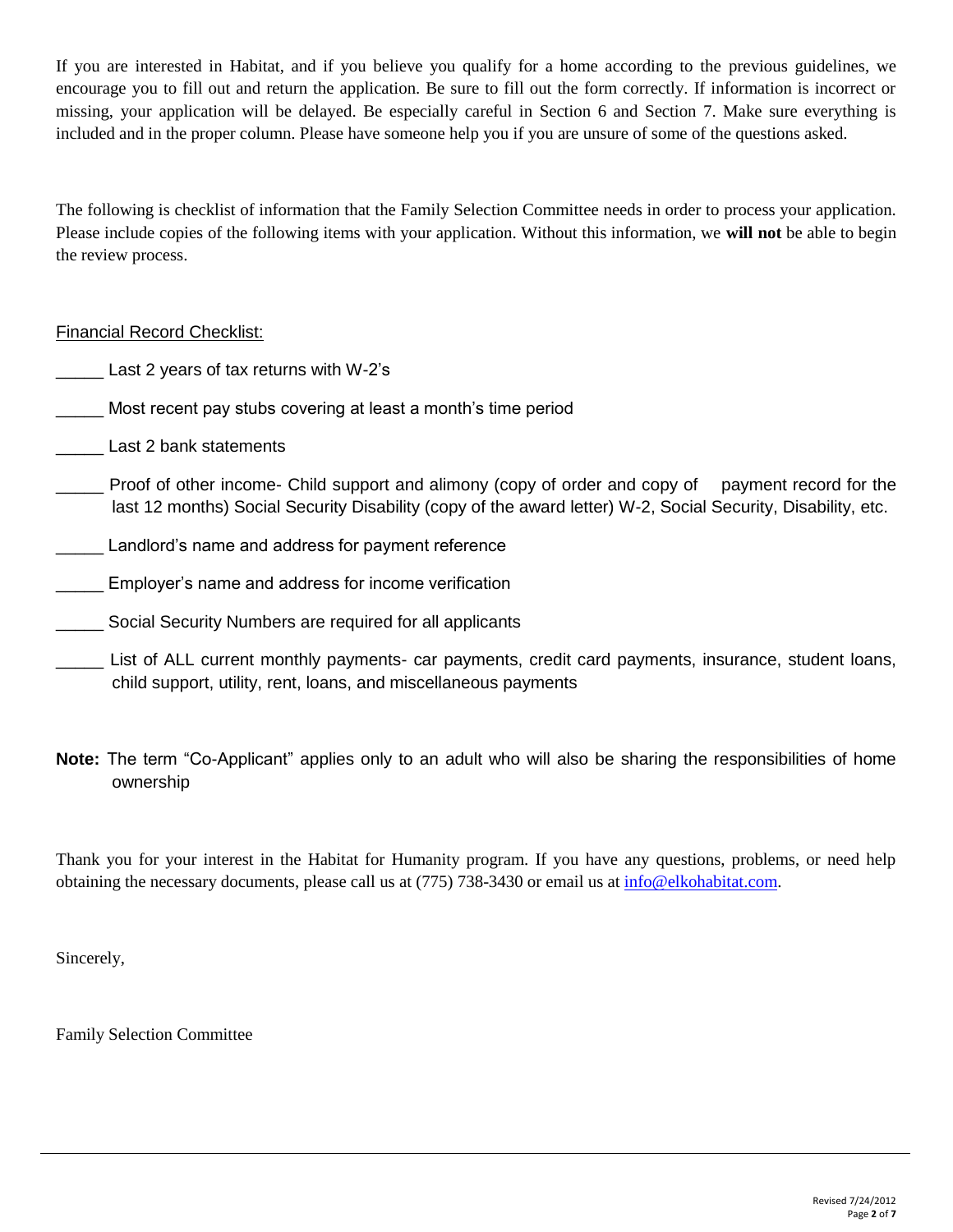

# **Elko County Habitat for Humanity PO Box 1018 Elko, NV 89803 (775) 738-3430**





We are pledged to the letter and spirit of U.S. policy for the achievement of equal housing opportunity through the nation. We encourage and support an affirmative<br>advertising and marketing program in which there are no barriers obtaining housing<br>because of race, color, religion, sex, handicap, fami

**Dear Applicant:** We need you to complete this application to determine if you qualify for a Habitat for Humanity house. Please fill out the application as accuraely as possible. All information you include on this application will be kept confidential.

| <b>APPLICANT INFORMATION</b><br>1.                                                                                                                                                                                             |                                                                                                                                                                                                                                                                                                                                                                                                                 |  |  |  |
|--------------------------------------------------------------------------------------------------------------------------------------------------------------------------------------------------------------------------------|-----------------------------------------------------------------------------------------------------------------------------------------------------------------------------------------------------------------------------------------------------------------------------------------------------------------------------------------------------------------------------------------------------------------|--|--|--|
| Applicant                                                                                                                                                                                                                      | Co-Applicant                                                                                                                                                                                                                                                                                                                                                                                                    |  |  |  |
| <b>Applicant's Name</b>                                                                                                                                                                                                        | <b>Co-Applicant's Name</b>                                                                                                                                                                                                                                                                                                                                                                                      |  |  |  |
|                                                                                                                                                                                                                                |                                                                                                                                                                                                                                                                                                                                                                                                                 |  |  |  |
| Social Security Number ___________________________ Birthday _____/_____/                                                                                                                                                       | Social Security Number _______ _____ _______ Birthdate ____/____/                                                                                                                                                                                                                                                                                                                                               |  |  |  |
| $2^{nd}$ Phone() $-$<br>Phone (                                                                                                                                                                                                | $2nd$ Phone(<br>Phone (<br>$\overline{a}$ $\overline{a}$ $\overline{a}$ $\overline{a}$ $\overline{a}$ $\overline{a}$ $\overline{a}$ $\overline{a}$ $\overline{a}$ $\overline{a}$ $\overline{a}$ $\overline{a}$ $\overline{a}$ $\overline{a}$ $\overline{a}$ $\overline{a}$ $\overline{a}$ $\overline{a}$ $\overline{a}$ $\overline{a}$ $\overline{a}$ $\overline{a}$ $\overline{a}$ $\overline{a}$ $\overline{$ |  |  |  |
| <b>Marital Status:</b>                                                                                                                                                                                                         | <b>Marital Status:</b>                                                                                                                                                                                                                                                                                                                                                                                          |  |  |  |
| Married ______ Separated ______ Unmarried (single, widowed)                                                                                                                                                                    | Married ______ Separated ______ Unmarried (single, widowed)                                                                                                                                                                                                                                                                                                                                                     |  |  |  |
| Dependants and others who will live with you (not listed by co-applicant)                                                                                                                                                      | Dependants and others who will live with you (not listed by applicant)                                                                                                                                                                                                                                                                                                                                          |  |  |  |
| Name<br>Female<br>Age<br>Male                                                                                                                                                                                                  | Female<br>Name<br>Age<br>Male                                                                                                                                                                                                                                                                                                                                                                                   |  |  |  |
| $\Box$<br>$\Box$                                                                                                                                                                                                               | $\Box$<br>$\Box$                                                                                                                                                                                                                                                                                                                                                                                                |  |  |  |
|                                                                                                                                                                                                                                |                                                                                                                                                                                                                                                                                                                                                                                                                 |  |  |  |
| $\Box$<br>$\Box$                                                                                                                                                                                                               | $\Box$<br>$\Box$<br>the company of the company of the                                                                                                                                                                                                                                                                                                                                                           |  |  |  |
| $\Box$<br>$\Box$                                                                                                                                                                                                               | <u> 1980 - Andrea Albert III, poet et al. et al. et al. et al. et al. et al. et al. et al. et al. et al. et al. e</u><br>$\Box$<br>$\Box$                                                                                                                                                                                                                                                                       |  |  |  |
|                                                                                                                                                                                                                                |                                                                                                                                                                                                                                                                                                                                                                                                                 |  |  |  |
| $\Box$<br>$\Box$                                                                                                                                                                                                               | $\Box$<br>$\Box$                                                                                                                                                                                                                                                                                                                                                                                                |  |  |  |
| Present Address (street, city, state, ZIP code)<br>$\Box$ Own<br>□ Rent                                                                                                                                                        | Present Address (street, city, state, ZIP code)<br>$\Box$ Own<br>$\sqcap$ Rent                                                                                                                                                                                                                                                                                                                                  |  |  |  |
|                                                                                                                                                                                                                                |                                                                                                                                                                                                                                                                                                                                                                                                                 |  |  |  |
| Number of Years ______________                                                                                                                                                                                                 | Number of Years ______________                                                                                                                                                                                                                                                                                                                                                                                  |  |  |  |
|                                                                                                                                                                                                                                | If Living at Present Address for Less Than Two Years, Complete the Following                                                                                                                                                                                                                                                                                                                                    |  |  |  |
| Last Address (street, city, state, ZIP code)<br>□ Own □ Rent                                                                                                                                                                   | Last Address (street, city, state, ZIP code)<br>$\Box$ Own $\Box$ Rent                                                                                                                                                                                                                                                                                                                                          |  |  |  |
|                                                                                                                                                                                                                                |                                                                                                                                                                                                                                                                                                                                                                                                                 |  |  |  |
|                                                                                                                                                                                                                                |                                                                                                                                                                                                                                                                                                                                                                                                                 |  |  |  |
| Number of Years _______________<br>2.                                                                                                                                                                                          | Number of Years<br>FOR OFFICE USE ONLY- DO NOT WRITE IN THIS SPACE                                                                                                                                                                                                                                                                                                                                              |  |  |  |
|                                                                                                                                                                                                                                |                                                                                                                                                                                                                                                                                                                                                                                                                 |  |  |  |
| Date Received: Note that the state of the state of the state of the state of the state of the state of the state of the state of the state of the state of the state of the state of the state of the state of the state of th |                                                                                                                                                                                                                                                                                                                                                                                                                 |  |  |  |
| More Information Requested? □ Yes □ No                                                                                                                                                                                         |                                                                                                                                                                                                                                                                                                                                                                                                                 |  |  |  |
|                                                                                                                                                                                                                                |                                                                                                                                                                                                                                                                                                                                                                                                                 |  |  |  |
| □ Accepted □ Denied                                                                                                                                                                                                            |                                                                                                                                                                                                                                                                                                                                                                                                                 |  |  |  |

**3. WILLINGNESS TO PARTNER**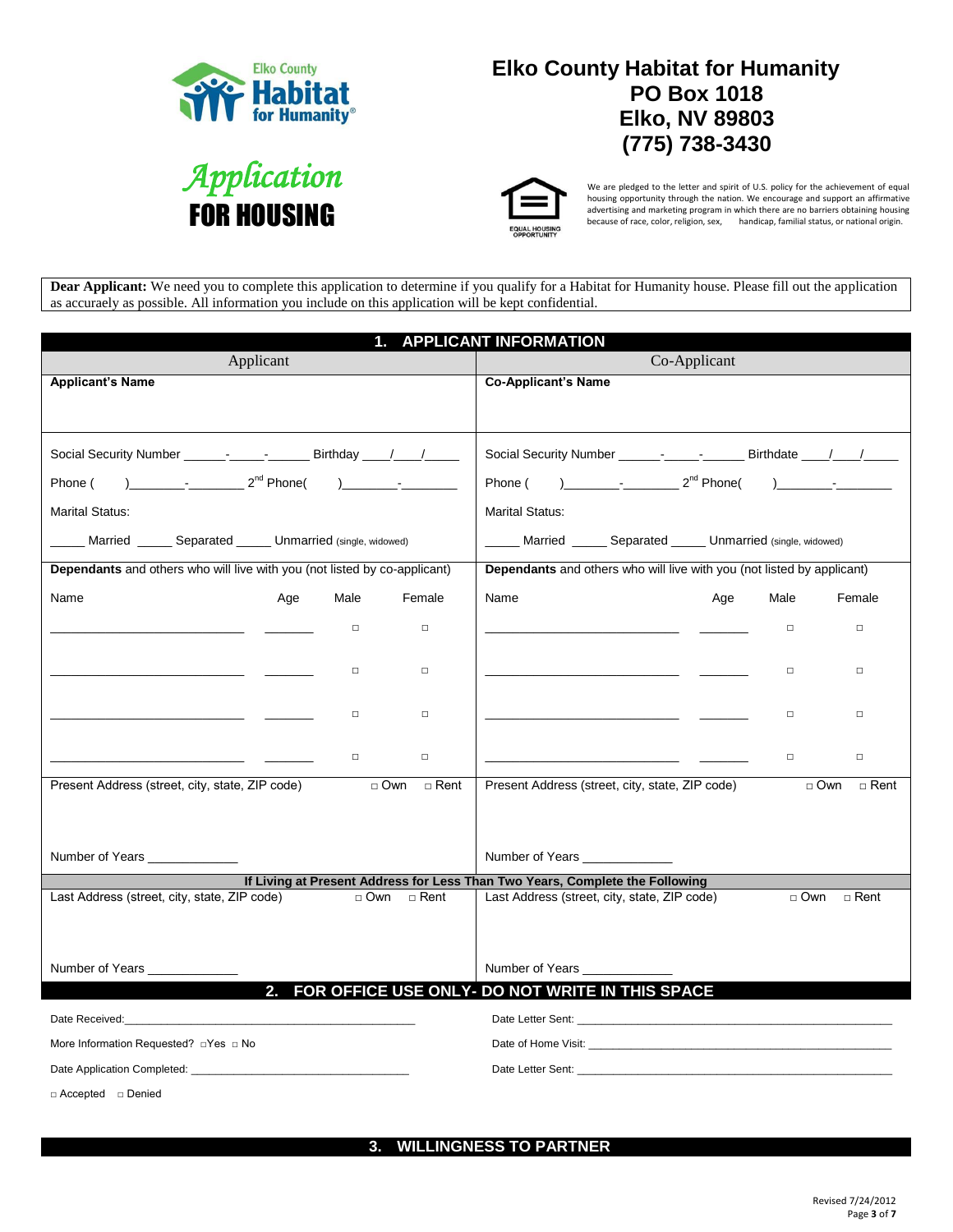To be considered for a Habitat home, you and your family must be willing to complete a certain number of "sweat-equity" hours. Your help in building your home and the homes of others is called "sweat equity," and may and include clearing the lot, painting, helping with construction, working in the Habitat office, or other approved activities.

| I AM WILLING TO COMPLETE THE REQUIRED SWEAT EQUITY HOURS:                                                                                                      | Applicant:<br>Co-Applicant: | $\Box$ Yes<br>$\Box$ Yes | $\Box$ No<br>$\Box$ No |
|----------------------------------------------------------------------------------------------------------------------------------------------------------------|-----------------------------|--------------------------|------------------------|
| <b>4. PRESENT HOUSING CONDITIONS</b>                                                                                                                           |                             |                          |                        |
| Number of bedrooms (please circle) 1 2 3 4 5                                                                                                                   |                             |                          |                        |
| Other rooms in the place you are living:                                                                                                                       |                             |                          |                        |
|                                                                                                                                                                |                             |                          |                        |
| If you rent your residence, what is your monthly rent payment? \$<br>(Please supply a copy of your lease or of a money order receipt or cancelled rent check.) |                             |                          |                        |
| Landlord Information: Name example and the set of the set of the set of the Phone number (contract of the set o                                                |                             |                          |                        |
| Address                                                                                                                                                        |                             |                          |                        |
| (Street)<br>(City)                                                                                                                                             |                             | (State)                  | (ZIP code)             |
| In the space below, describe the condition of the house or apartment where you live. Why do you need a Habitat home?                                           |                             |                          |                        |

#### **5. PROPERTY INFORMATION**

| If you own your residence, what is your monthly mortgage payment? \$               |  |                                                                                   | /month Unpaid Balance? \$ |
|------------------------------------------------------------------------------------|--|-----------------------------------------------------------------------------------|---------------------------|
| Do you own land? $\Box$ Yes $\Box$ No If yes, please describe, including location: |  |                                                                                   |                           |
|                                                                                    |  |                                                                                   |                           |
|                                                                                    |  | Is there a mortgage on the land? $\Box$ Yes $\Box$ No If yes: Monthly Payment? \$ | Unpaid Balance \$         |

If you are approved for a Habitat home, how should your name(s) appear on the legal documents? Applicant: \_\_\_\_\_\_\_\_\_\_\_\_\_\_\_\_\_\_\_\_\_\_\_\_\_\_\_\_\_\_\_\_\_\_\_\_\_\_\_\_\_\_\_\_\_\_\_\_\_\_\_\_\_\_\_\_\_\_\_\_\_\_\_\_\_\_\_\_\_\_\_\_\_\_\_\_\_\_\_\_\_\_\_\_\_\_\_\_\_\_\_\_\_\_\_\_\_\_\_\_\_\_\_\_\_\_\_\_\_\_\_\_\_\_

Co-Applicant:

| <b>EMPLOYMENT INFORMATION</b><br>6.              |  |                       |                                                                                  |                       |                      |  |
|--------------------------------------------------|--|-----------------------|----------------------------------------------------------------------------------|-----------------------|----------------------|--|
| <b>Applicant</b>                                 |  |                       | <b>Co-Applicant</b>                                                              |                       |                      |  |
| Name and Address Current Employer                |  | Years on This Job     | Name and Address Current Employer                                                |                       | Years on This Job    |  |
|                                                  |  |                       |                                                                                  |                       |                      |  |
|                                                  |  | Monthly (Gross) Wage  |                                                                                  |                       | Monthly (Gross) Wage |  |
|                                                  |  |                       |                                                                                  |                       |                      |  |
| <b>Type of Business</b>                          |  | <b>Business Phone</b> | <b>Type of Business</b>                                                          | <b>Business Phone</b> |                      |  |
|                                                  |  |                       |                                                                                  |                       |                      |  |
|                                                  |  |                       | If Working at Current Job Less Than One Year, Complete the Following Information |                       |                      |  |
| Name and Address Last Employer                   |  | Years on This Job     | Name and Address Last Employer                                                   |                       | Years on This Job    |  |
|                                                  |  |                       |                                                                                  |                       |                      |  |
|                                                  |  | Monthly (Gross) Wage  |                                                                                  |                       | Monthly (Gross) Wage |  |
|                                                  |  |                       |                                                                                  |                       |                      |  |
| <b>Business Phone</b><br><b>Type of Business</b> |  |                       | <b>Type of Business</b>                                                          | <b>Business Phone</b> |                      |  |
|                                                  |  |                       |                                                                                  |                       |                      |  |
|                                                  |  |                       | <b>MONTHLY INCOME AND COMBINED MONTHLY BILLS</b>                                 |                       |                      |  |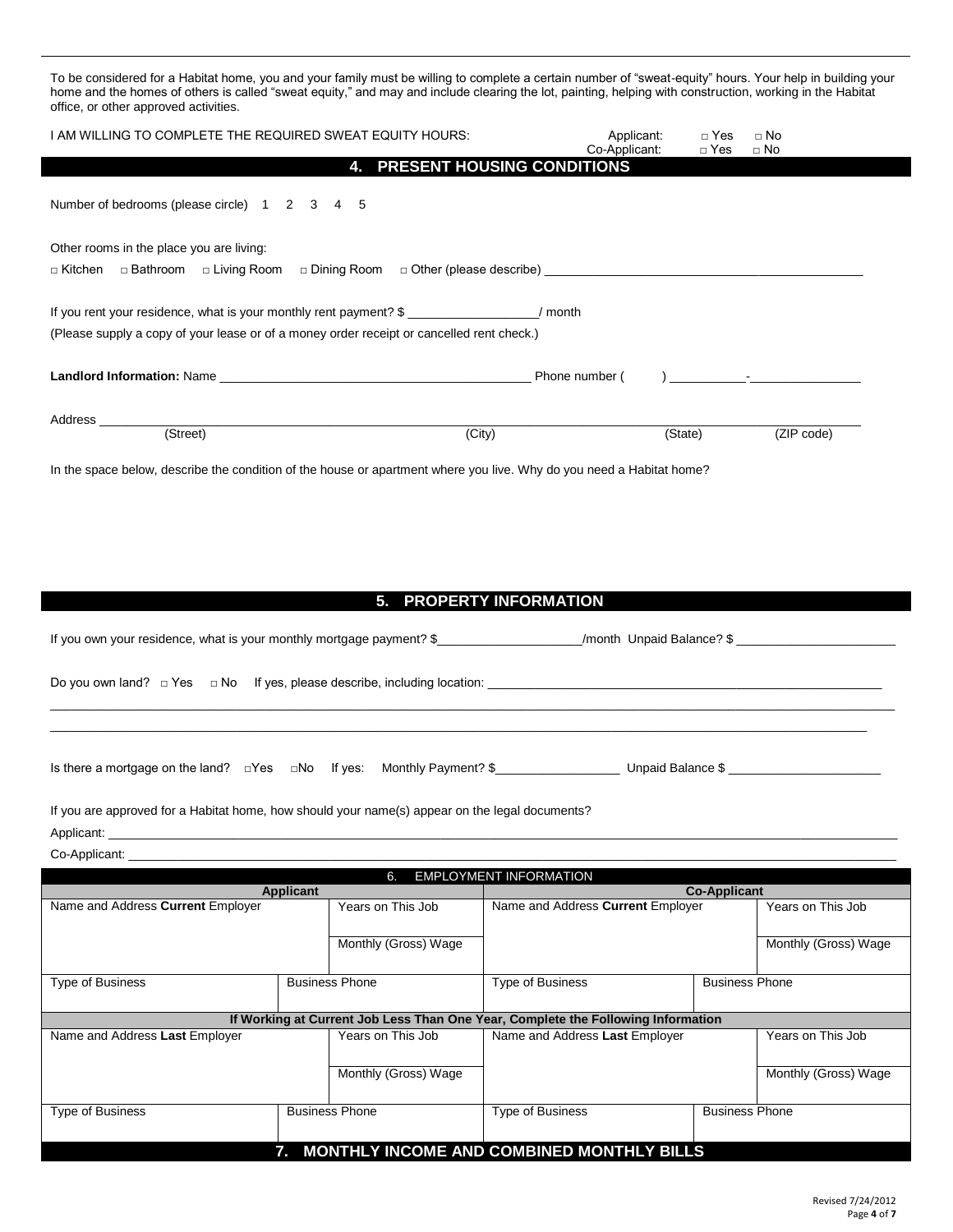| <b>Gross Monthly Income</b>                                                                                                                                                   | <b>Applicant</b> | <b>Co-Applicant</b>        | <sup>1</sup> Others in Household                      | <sup>2</sup> Monthly Bills                                                                                                                             | <b>Monthly Amount</b> |
|-------------------------------------------------------------------------------------------------------------------------------------------------------------------------------|------------------|----------------------------|-------------------------------------------------------|--------------------------------------------------------------------------------------------------------------------------------------------------------|-----------------------|
| <sup>3</sup> Base Employment Income                                                                                                                                           | \$               | \$                         | \$                                                    | Rent                                                                                                                                                   | \$                    |
| AFDC/TANF                                                                                                                                                                     |                  |                            |                                                       | <b>Utilities</b>                                                                                                                                       |                       |
| Food Stamps                                                                                                                                                                   |                  |                            |                                                       | Car Payments                                                                                                                                           |                       |
| Social Security                                                                                                                                                               |                  |                            |                                                       | Insurance                                                                                                                                              |                       |
| SSI                                                                                                                                                                           |                  |                            |                                                       | Child Care                                                                                                                                             |                       |
| Disability                                                                                                                                                                    |                  |                            |                                                       | School Lunch                                                                                                                                           |                       |
| Alimony                                                                                                                                                                       |                  |                            |                                                       | Average Credit Card<br>Payment                                                                                                                         |                       |
| Child Support                                                                                                                                                                 |                  |                            |                                                       | <b>Student Loans</b>                                                                                                                                   |                       |
| Other                                                                                                                                                                         |                  |                            |                                                       | Alimony/Child Support                                                                                                                                  |                       |
| Total                                                                                                                                                                         | \$               | \$                         | \$                                                    | <b>Total</b>                                                                                                                                           | \$                    |
| List additional household members over 18 who receive income:                                                                                                                 |                  |                            | <sup>2</sup> Please attach copies of last month bills |                                                                                                                                                        |                       |
| Name                                                                                                                                                                          | Age              | Monthly Income<br>\$<br>\$ |                                                       | <sup>3</sup> Self-employed applicant(s) may be required to provide additional<br>documentation such as tax returns and financial statements.           |                       |
|                                                                                                                                                                               |                  |                            |                                                       |                                                                                                                                                        |                       |
| costs, explain how and from whom.                                                                                                                                             |                  |                            |                                                       | Where will you be getting the money to pay the down payment and closing costs (for example: savings, parents?) If you are borrowing money to pay these |                       |
|                                                                                                                                                                               |                  |                            |                                                       |                                                                                                                                                        |                       |
|                                                                                                                                                                               |                  |                            |                                                       |                                                                                                                                                        |                       |
|                                                                                                                                                                               |                  | 9.                         | <b>ASSESTS</b>                                        |                                                                                                                                                        |                       |
| <b>List Checking and Savings Accounts Below</b><br>Name and Address of Bank, Savings & Loans, or Credit Union:<br>Name and Address of Bank, Savings & Loans, or Credit Union: |                  |                            |                                                       |                                                                                                                                                        |                       |
|                                                                                                                                                                               |                  |                            |                                                       |                                                                                                                                                        |                       |
| Account Number:                                                                                                                                                               |                  | Balance:                   | Account Number:                                       |                                                                                                                                                        | Balance:              |
| Name and Address of Bank, Savings & Loans, or Credit Union:                                                                                                                   |                  |                            |                                                       | Name and Address of Bank, Savings & Loans, or Credit Union:                                                                                            |                       |
| Account Number:                                                                                                                                                               |                  | Balance:                   | Account Number:                                       |                                                                                                                                                        | Balance:              |
| Name and Address of Bank, Savings & Loans, or Credit Union:                                                                                                                   |                  |                            |                                                       | Name and Address of Bank, Savings & Loans, or Credit Union:                                                                                            |                       |
|                                                                                                                                                                               |                  |                            |                                                       |                                                                                                                                                        |                       |
| Account Number:                                                                                                                                                               |                  | Balance:                   | Account Number:                                       |                                                                                                                                                        | Balance:              |
| Do you own a:<br>Yes                                                                                                                                                          | No               | Do you own a:              | Yes<br>No                                             |                                                                                                                                                        |                       |
| Stove<br>$\Box$                                                                                                                                                               | $\Box$           | Car (#1)                   | $\Box$<br>$\Box$                                      |                                                                                                                                                        |                       |
| Refrigerator<br>$\Box$                                                                                                                                                        | $\Box$           |                            | Year/Make/Model ___________                           |                                                                                                                                                        |                       |
| Washer<br>$\Box$                                                                                                                                                              | $\Box$           |                            |                                                       |                                                                                                                                                        |                       |
| Dryer<br>$\Box$                                                                                                                                                               | $\Box$           | Car (#2)                   | $\Box$<br>$\Box$                                      |                                                                                                                                                        |                       |
| Boat<br>$\Box$                                                                                                                                                                | $\Box$           |                            |                                                       |                                                                                                                                                        |                       |
| Mobile Home<br>$\Box$                                                                                                                                                         | $\Box$           |                            |                                                       |                                                                                                                                                        |                       |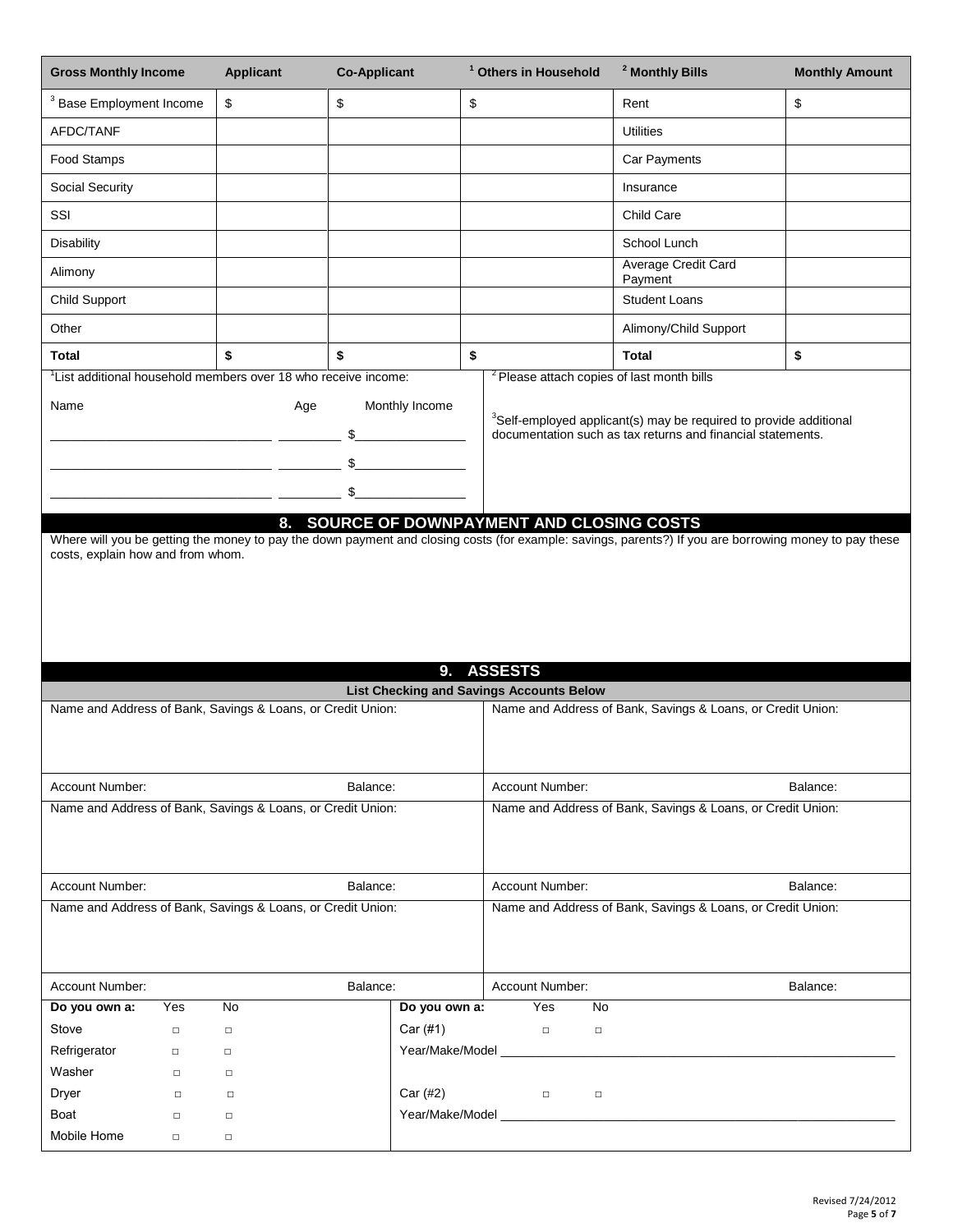| To Whom Do You and the Co-applicant Owe Money?<br><b>Cell Phone Contracts</b><br>Car<br>Monthly Payment \$<br>Monthly Payment \$<br>Unpaid Balance \$<br>Unpaid Balance \$<br>Months left to pay: _________<br>Months left to pay: _________<br>Other: Name and Address<br>Furniture, Appliances, and Televisions<br>Monthly Payment \$<br>Monthly Payment \$<br>Unpaid Balance \$<br>Unpaid Balance \$<br>Months left to pay: _________<br>Months left to pay: _________<br>Alimony/Child Support<br>\$<br><b>Credit Card</b><br>/month<br>Monthly Payment \$<br>Unpaid Balance \$<br>Job-related Expenses<br>\$<br>/month<br>Months left to pay: _________<br>Medical<br>Child Care, Union Dues, Etc.<br>\$<br>/month<br>Monthly Payment \$<br>Unpaid Balance \$<br><b>Column 2: Subtotal of Payments</b><br>\$<br>/month<br>Months left to pay: _______<br>\$<br><b>Column 1: Subtotal of Payments</b><br>/month<br><b>Column1: Subtotal of Payments</b><br>\$<br><b>Total Monthly Expenses</b><br>\$<br>/month<br>/month<br><b>11. DECLARATIONS</b><br>Please Check the Box That Best Answers the Following Questions for You and the Co-Applicant<br>Co-<br><b>Applicant</b><br>Applicant<br>Yes<br>No<br>Yes<br>No<br>Do you have any debt because of a court decision against you?<br>А.<br>В.<br>Have you ever been declared bankrupt within the past 7 years?<br>Have you had property foreclosed on in the past 7 years?<br>C.<br>Are you currently involved in a lawsuit?<br>D.<br>Are you paying alimony or child support?<br>Е.<br>Are you a U.S. citizen or a permanent resident?<br>F.<br>Answering "yes" to questions a through e does not automatically disqualify you. If you answered "yes" to any questions a through e, however, please<br>explain in the space below. If you need more space, please attach a separate piece of paper.<br><b>12. AUTHORIZATION AND RELEASE</b><br>I understand that by filing this application, I am authorizing Habitat for Humanity to evaluate my actual need for a Habitat home, my ability to repay the no-<br>interest loan and other expenses of homeownership, and my willingness to be a partner family. I understand that the evaluation will include personal visits,<br>a credit check, and employment verification. I have answered all the questions on this application truthfully. I understand that if I have not answered the<br>questions truthfully, my application may be denied, and that even if I have already been selected to receive a Habitat home, I may be disqualified from the<br>program. The original or a copy of this application will be retained by Habitat for Humanity even if the application is not approved.<br><b>Applicant Signature</b><br>Co-Applicant Signature<br>Date<br>Date<br>PLEASE NOTE: If more space is needed to complete any part of this application, please us a separate sheet of paper and attach it to the application.<br>Please mart you additional comments with "A" for Applicant or "C" for Co-Applicant. | <b>10. DEBT</b> |  |  |  |  |  |  |
|--------------------------------------------------------------------------------------------------------------------------------------------------------------------------------------------------------------------------------------------------------------------------------------------------------------------------------------------------------------------------------------------------------------------------------------------------------------------------------------------------------------------------------------------------------------------------------------------------------------------------------------------------------------------------------------------------------------------------------------------------------------------------------------------------------------------------------------------------------------------------------------------------------------------------------------------------------------------------------------------------------------------------------------------------------------------------------------------------------------------------------------------------------------------------------------------------------------------------------------------------------------------------------------------------------------------------------------------------------------------------------------------------------------------------------------------------------------------------------------------------------------------------------------------------------------------------------------------------------------------------------------------------------------------------------------------------------------------------------------------------------------------------------------------------------------------------------------------------------------------------------------------------------------------------------------------------------------------------------------------------------------------------------------------------------------------------------------------------------------------------------------------------------------------------------------------------------------------------------------------------------------------------------------------------------------------------------------------------------------------------------------------------------------------------------------------------------------------------------------------------------------------------------------------------------------------------------------------------------------------------------------------------------------------------------------------------------------------------------------------------------------------------------------------------------------------------------------------------------------------------------------------------------------------------------------------------------------------------------------------------------------------------------------|-----------------|--|--|--|--|--|--|
|                                                                                                                                                                                                                                                                                                                                                                                                                                                                                                                                                                                                                                                                                                                                                                                                                                                                                                                                                                                                                                                                                                                                                                                                                                                                                                                                                                                                                                                                                                                                                                                                                                                                                                                                                                                                                                                                                                                                                                                                                                                                                                                                                                                                                                                                                                                                                                                                                                                                                                                                                                                                                                                                                                                                                                                                                                                                                                                                                                                                                                      |                 |  |  |  |  |  |  |
|                                                                                                                                                                                                                                                                                                                                                                                                                                                                                                                                                                                                                                                                                                                                                                                                                                                                                                                                                                                                                                                                                                                                                                                                                                                                                                                                                                                                                                                                                                                                                                                                                                                                                                                                                                                                                                                                                                                                                                                                                                                                                                                                                                                                                                                                                                                                                                                                                                                                                                                                                                                                                                                                                                                                                                                                                                                                                                                                                                                                                                      |                 |  |  |  |  |  |  |
|                                                                                                                                                                                                                                                                                                                                                                                                                                                                                                                                                                                                                                                                                                                                                                                                                                                                                                                                                                                                                                                                                                                                                                                                                                                                                                                                                                                                                                                                                                                                                                                                                                                                                                                                                                                                                                                                                                                                                                                                                                                                                                                                                                                                                                                                                                                                                                                                                                                                                                                                                                                                                                                                                                                                                                                                                                                                                                                                                                                                                                      |                 |  |  |  |  |  |  |
|                                                                                                                                                                                                                                                                                                                                                                                                                                                                                                                                                                                                                                                                                                                                                                                                                                                                                                                                                                                                                                                                                                                                                                                                                                                                                                                                                                                                                                                                                                                                                                                                                                                                                                                                                                                                                                                                                                                                                                                                                                                                                                                                                                                                                                                                                                                                                                                                                                                                                                                                                                                                                                                                                                                                                                                                                                                                                                                                                                                                                                      |                 |  |  |  |  |  |  |
|                                                                                                                                                                                                                                                                                                                                                                                                                                                                                                                                                                                                                                                                                                                                                                                                                                                                                                                                                                                                                                                                                                                                                                                                                                                                                                                                                                                                                                                                                                                                                                                                                                                                                                                                                                                                                                                                                                                                                                                                                                                                                                                                                                                                                                                                                                                                                                                                                                                                                                                                                                                                                                                                                                                                                                                                                                                                                                                                                                                                                                      |                 |  |  |  |  |  |  |
|                                                                                                                                                                                                                                                                                                                                                                                                                                                                                                                                                                                                                                                                                                                                                                                                                                                                                                                                                                                                                                                                                                                                                                                                                                                                                                                                                                                                                                                                                                                                                                                                                                                                                                                                                                                                                                                                                                                                                                                                                                                                                                                                                                                                                                                                                                                                                                                                                                                                                                                                                                                                                                                                                                                                                                                                                                                                                                                                                                                                                                      |                 |  |  |  |  |  |  |
|                                                                                                                                                                                                                                                                                                                                                                                                                                                                                                                                                                                                                                                                                                                                                                                                                                                                                                                                                                                                                                                                                                                                                                                                                                                                                                                                                                                                                                                                                                                                                                                                                                                                                                                                                                                                                                                                                                                                                                                                                                                                                                                                                                                                                                                                                                                                                                                                                                                                                                                                                                                                                                                                                                                                                                                                                                                                                                                                                                                                                                      |                 |  |  |  |  |  |  |
|                                                                                                                                                                                                                                                                                                                                                                                                                                                                                                                                                                                                                                                                                                                                                                                                                                                                                                                                                                                                                                                                                                                                                                                                                                                                                                                                                                                                                                                                                                                                                                                                                                                                                                                                                                                                                                                                                                                                                                                                                                                                                                                                                                                                                                                                                                                                                                                                                                                                                                                                                                                                                                                                                                                                                                                                                                                                                                                                                                                                                                      |                 |  |  |  |  |  |  |
|                                                                                                                                                                                                                                                                                                                                                                                                                                                                                                                                                                                                                                                                                                                                                                                                                                                                                                                                                                                                                                                                                                                                                                                                                                                                                                                                                                                                                                                                                                                                                                                                                                                                                                                                                                                                                                                                                                                                                                                                                                                                                                                                                                                                                                                                                                                                                                                                                                                                                                                                                                                                                                                                                                                                                                                                                                                                                                                                                                                                                                      |                 |  |  |  |  |  |  |
|                                                                                                                                                                                                                                                                                                                                                                                                                                                                                                                                                                                                                                                                                                                                                                                                                                                                                                                                                                                                                                                                                                                                                                                                                                                                                                                                                                                                                                                                                                                                                                                                                                                                                                                                                                                                                                                                                                                                                                                                                                                                                                                                                                                                                                                                                                                                                                                                                                                                                                                                                                                                                                                                                                                                                                                                                                                                                                                                                                                                                                      |                 |  |  |  |  |  |  |
|                                                                                                                                                                                                                                                                                                                                                                                                                                                                                                                                                                                                                                                                                                                                                                                                                                                                                                                                                                                                                                                                                                                                                                                                                                                                                                                                                                                                                                                                                                                                                                                                                                                                                                                                                                                                                                                                                                                                                                                                                                                                                                                                                                                                                                                                                                                                                                                                                                                                                                                                                                                                                                                                                                                                                                                                                                                                                                                                                                                                                                      |                 |  |  |  |  |  |  |
|                                                                                                                                                                                                                                                                                                                                                                                                                                                                                                                                                                                                                                                                                                                                                                                                                                                                                                                                                                                                                                                                                                                                                                                                                                                                                                                                                                                                                                                                                                                                                                                                                                                                                                                                                                                                                                                                                                                                                                                                                                                                                                                                                                                                                                                                                                                                                                                                                                                                                                                                                                                                                                                                                                                                                                                                                                                                                                                                                                                                                                      |                 |  |  |  |  |  |  |
|                                                                                                                                                                                                                                                                                                                                                                                                                                                                                                                                                                                                                                                                                                                                                                                                                                                                                                                                                                                                                                                                                                                                                                                                                                                                                                                                                                                                                                                                                                                                                                                                                                                                                                                                                                                                                                                                                                                                                                                                                                                                                                                                                                                                                                                                                                                                                                                                                                                                                                                                                                                                                                                                                                                                                                                                                                                                                                                                                                                                                                      |                 |  |  |  |  |  |  |
|                                                                                                                                                                                                                                                                                                                                                                                                                                                                                                                                                                                                                                                                                                                                                                                                                                                                                                                                                                                                                                                                                                                                                                                                                                                                                                                                                                                                                                                                                                                                                                                                                                                                                                                                                                                                                                                                                                                                                                                                                                                                                                                                                                                                                                                                                                                                                                                                                                                                                                                                                                                                                                                                                                                                                                                                                                                                                                                                                                                                                                      |                 |  |  |  |  |  |  |
|                                                                                                                                                                                                                                                                                                                                                                                                                                                                                                                                                                                                                                                                                                                                                                                                                                                                                                                                                                                                                                                                                                                                                                                                                                                                                                                                                                                                                                                                                                                                                                                                                                                                                                                                                                                                                                                                                                                                                                                                                                                                                                                                                                                                                                                                                                                                                                                                                                                                                                                                                                                                                                                                                                                                                                                                                                                                                                                                                                                                                                      |                 |  |  |  |  |  |  |
|                                                                                                                                                                                                                                                                                                                                                                                                                                                                                                                                                                                                                                                                                                                                                                                                                                                                                                                                                                                                                                                                                                                                                                                                                                                                                                                                                                                                                                                                                                                                                                                                                                                                                                                                                                                                                                                                                                                                                                                                                                                                                                                                                                                                                                                                                                                                                                                                                                                                                                                                                                                                                                                                                                                                                                                                                                                                                                                                                                                                                                      |                 |  |  |  |  |  |  |
|                                                                                                                                                                                                                                                                                                                                                                                                                                                                                                                                                                                                                                                                                                                                                                                                                                                                                                                                                                                                                                                                                                                                                                                                                                                                                                                                                                                                                                                                                                                                                                                                                                                                                                                                                                                                                                                                                                                                                                                                                                                                                                                                                                                                                                                                                                                                                                                                                                                                                                                                                                                                                                                                                                                                                                                                                                                                                                                                                                                                                                      |                 |  |  |  |  |  |  |
|                                                                                                                                                                                                                                                                                                                                                                                                                                                                                                                                                                                                                                                                                                                                                                                                                                                                                                                                                                                                                                                                                                                                                                                                                                                                                                                                                                                                                                                                                                                                                                                                                                                                                                                                                                                                                                                                                                                                                                                                                                                                                                                                                                                                                                                                                                                                                                                                                                                                                                                                                                                                                                                                                                                                                                                                                                                                                                                                                                                                                                      |                 |  |  |  |  |  |  |